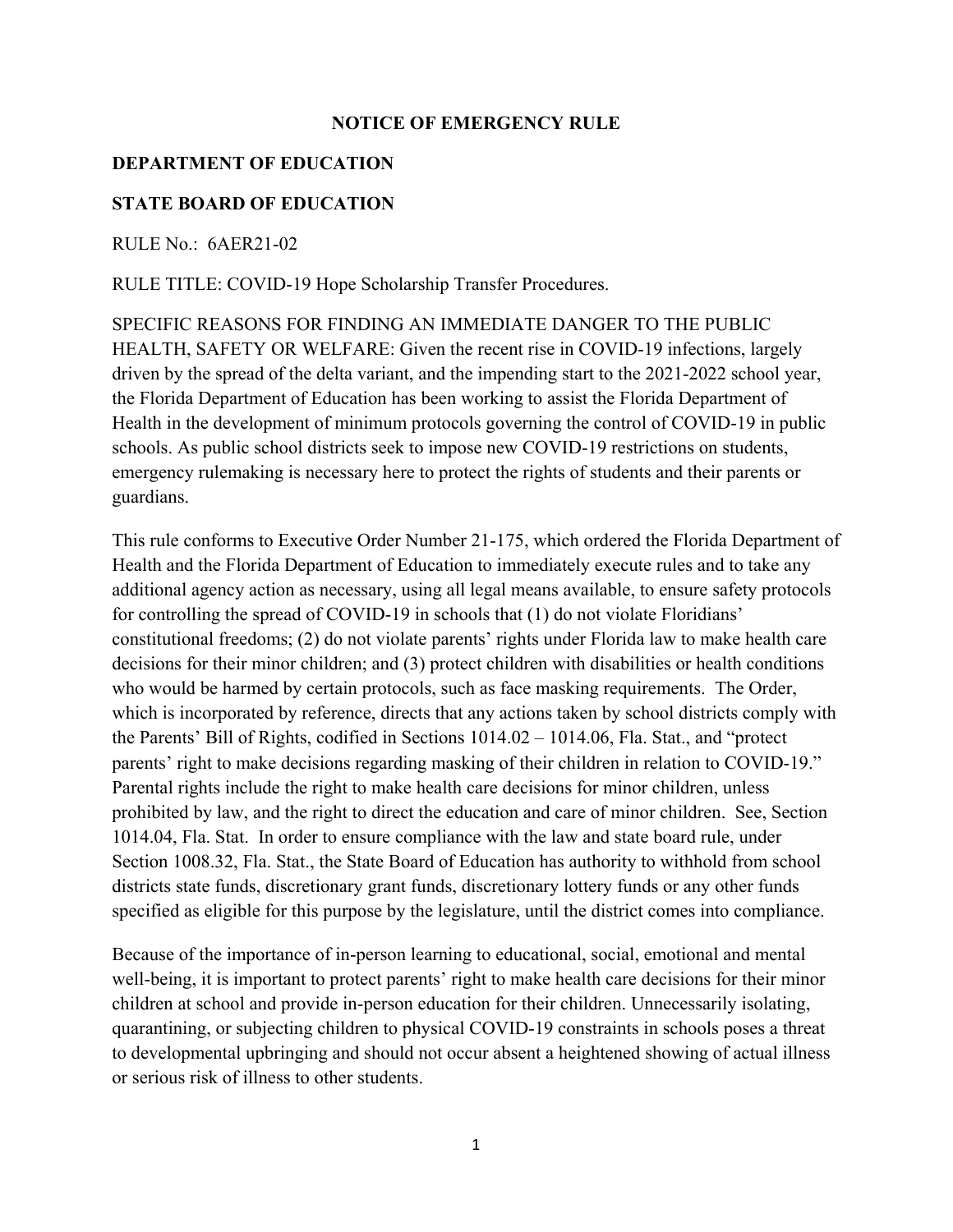The Hope Scholarship Program provides funding for a K-12 public school student to transfer to a private school or to another district in the state if the student has been subjected to harassment or other qualifying adverse, intimidating treatment at school. Applying the Hope Scholarship Program to instances where a child has been subjected to COVID-19 harassment will provide parents another means to protect the health and education of their child by moving their child to another school.

In light of the recent increase in COVID-19 infections, school districts throughout the state are contemplating adoption of additional COVID-19 restrictions. Given that public schools throughout the state open in August and some open in less than one week, there is not sufficient time to proceed through normal rulemaking procedures before school starts. Accordingly, the Department finds that there is an immediate danger to the health, safety and welfare of students that requires emergency action by the department.

REASONS FOR CONCLUDING THAT PROCEDURE USED IS FAIR UNDER THE CIRCUMSTANCES: First, as noted above, because the recent increase in COVID-19 cases has prompted school districts to consider imposing additional COVID-19-related requirements on students and because school begins in August, there is not sufficient time to adopt a rule through non-emergency means before the start of the 2021-22 school year. Second, the agency has received multiple inquiries about school district COVID-19 protocols, which currently vary from district to district and even from school to school. Third, the emergency rule relies upon an Order of the Governor, which is public, and the rule was published on the Department's website to reach interested persons prior to consideration by the State Board of Education. Finally, because the Department is headed by a board, rather than an individual, the rule will be considered at a public meeting before the State Board of Education, with the opportunity for public input prior to final adoption. While this period is an abbreviated one, given the need to act quickly, the Department concludes that the procedure utilized is fair to interested and affected persons.

SUMMARY OF THE RULE: The emergency rule provides a mechanism to transfer a child to a

private school or another school district under a Hope Scholarship when a student is subjected to

harassment in response to a school district's COVID-19 mitigation protocols.

THE PERSON TO BE CONTACTED REGARDING THE EMERGENCY RULE IS: Dr.

Dakeyan C. Graham, Executive Director, Office of Independent Education and Parental

Education.

THE FULL TEXT OF THE EMERGENCY RULE IS: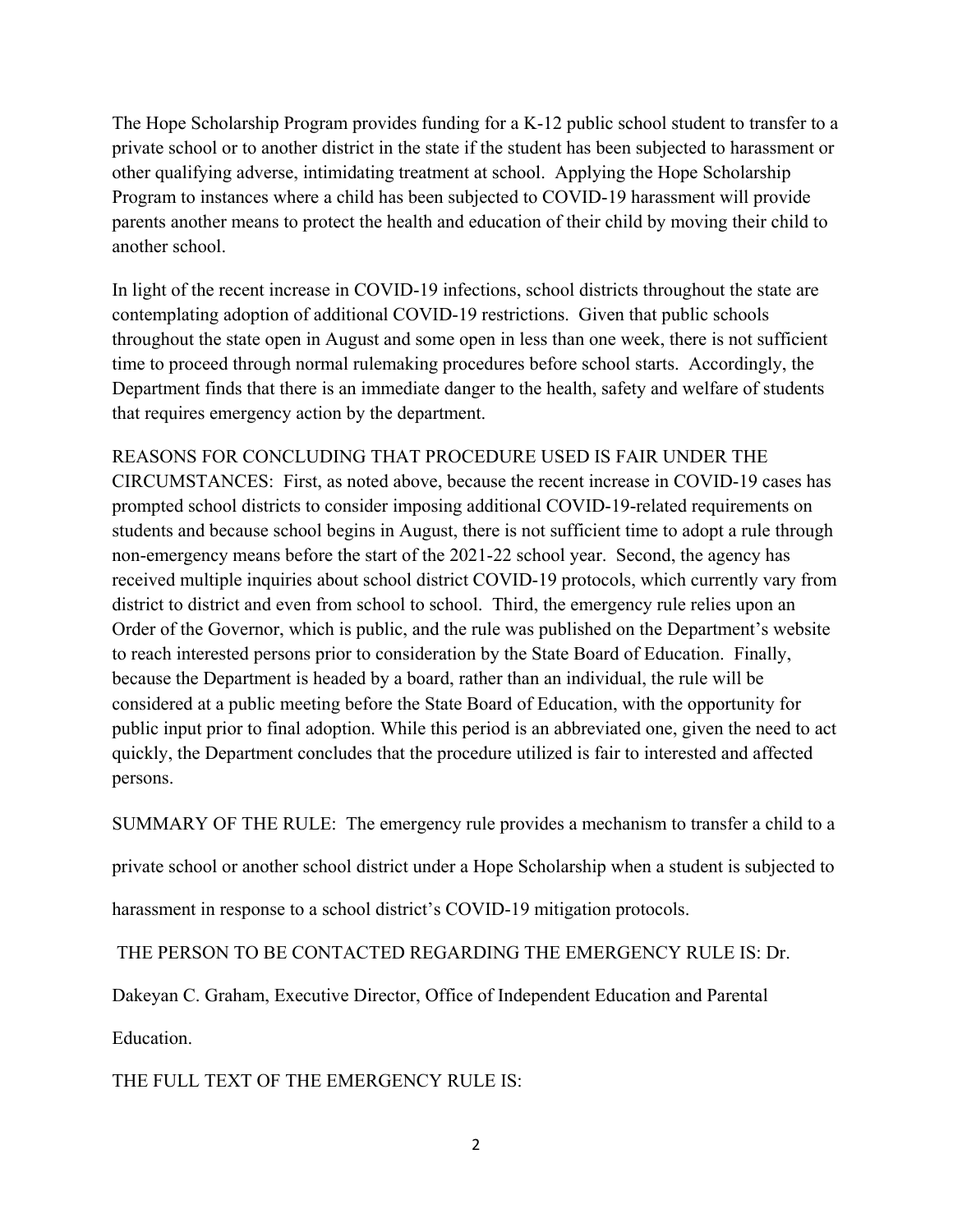6AER21-02 COVID-19 Hope Scholarship Transfer Procedures.

(1) Definitions. "COVID-19 harassment" means any threatening, discriminatory, insulting, or dehumanizing verbal, written or physical conduct an individual student suffers in relation to, or as a result of, school district protocols for COVID-19, including masking requirements, the separation or isolation of students, or COVID-19 testing requirements, that have the effect of substantially interfering with a student's educational performance, opportunities or benefits.

(2) A student who is subject to COVID-19 harassment is eligible for a Hope Scholarship under Rule 6A-6.0951, The Hope Scholarship Program, Fla. Admin. Code R.

(3) School District Parent Notification Requirements. Pursuant to the requirements of Section 1002.40(6), a school district must timely notify a parent of the Hope Scholarship program and provide the parent with a completed Hope Scholarship Notification Form, (Form IEPC-HS1), as provided in Rule 6A-6.0951, , Fla. Admin. Code R., when a parent reports COVID-19 Harassment. A parent whose child has, in the view of the parent, experienced COVID-19 Harassment, may submit Form IEPC-HS1 without regard to district notification.

(4) Hope Scholarship Application Procedure. To receive a Hope Scholarship, a parent must:

(a) Follow the procedures set forth in subsection (4) of Rule 6A-6.0951, Fla. Admin. Code R;

(b) Designate the Incident Type as "Harassment" on Form IEPC-HS1; and

(c) Write COVID-19 next to the Incident Type on the form.

(5) The nonprofit scholarship-funding organization shall confirm eligibility for each student and award all scholarships consistent with the requirements of section 1002.40, F.S., Rule 6A-6.0951, Fla. Admin. Code R., and this rule.

*Rulemaking Authority 1001.02(2)(n), 1002.40(16) FS. Law Implemented 1002.40 FS. History – New*